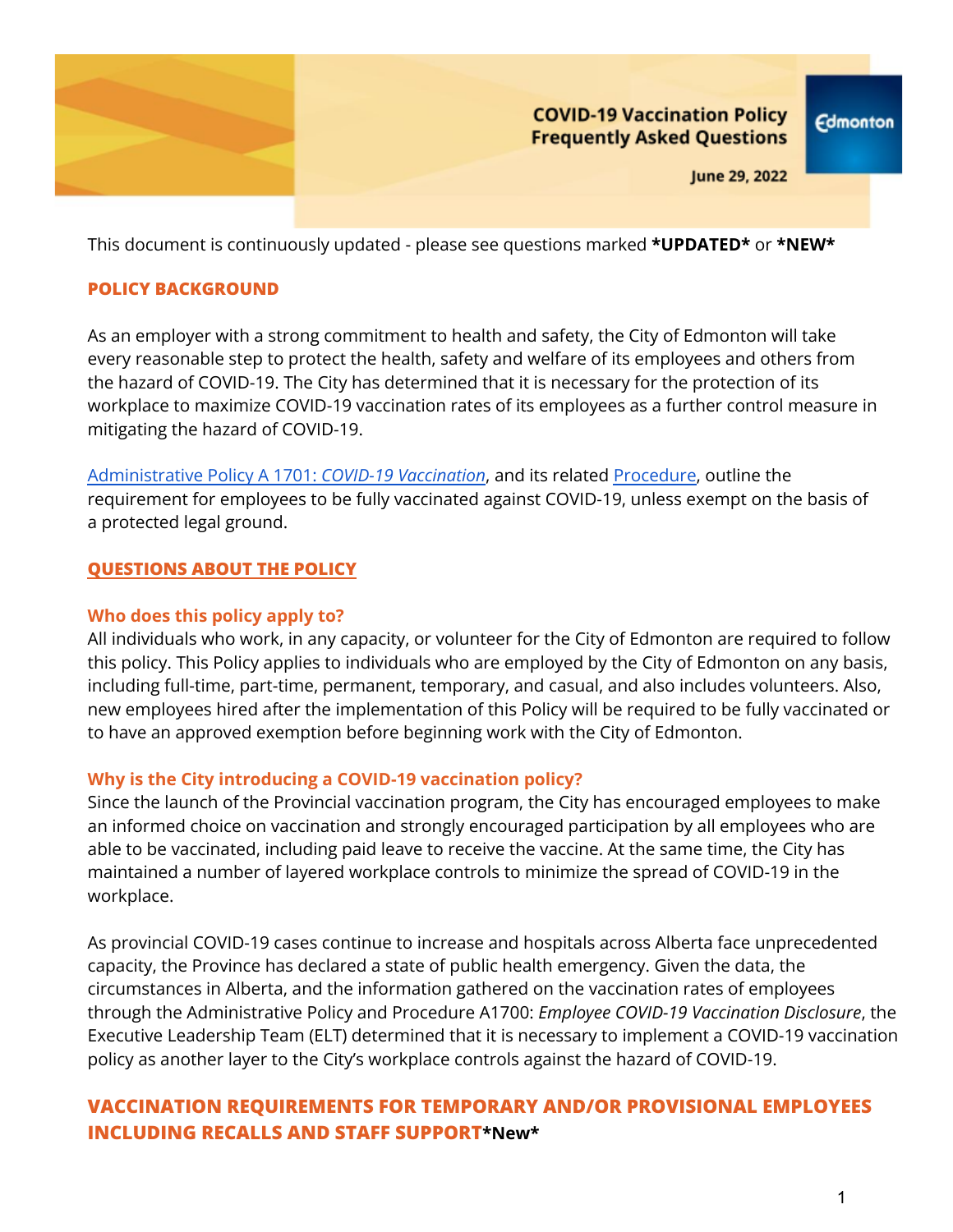### **QUESTION: Is the City's COVID-19 Vaccination Policy and Procedure still in effect? \*NEW\***

Yes. Both the [Policy](https://www.edmonton.ca/sites/default/files/public-files/assets/PDF/A1701.pdf?cb=1635440902?cb=1656016234) and the [Procedure](https://www.edmonton.ca/sites/default/files/public-files/assets/PDF/A1701_COVID-19_Vaccination_Procedure.pdf?cb=1635440902?cb=1656016234) are scheduled to be reviewed in September 2022.

### **QUESTION: Does a Temporary and/or Provisional employee need to be vaccinated in order to return to employment with the City for a future job opportunity? \*NEW\***

If the individual is currently on a recall list (i.e. has recall rights under the collective agreement) they have a continuing employment relationship with the employer, so this does not create a new requirement to be fully vaccinated. If they are recalled or secure a different position prior to their recall rights expiring, they will be subject to the Rapid Testing Program if they are not fully vaccinated upon their return. Note that the Rapid Testing Program was suspended on April 1, 2022, but may be reinstated on one week's notice.

If the individual was a temporary employee who did not have recall rights following the end of their temporary role or their termination, they do not have a continuing employment relationship with the employer. Therefore, they DO have to be fully vaccinated if and before they are re-hired at a later date (like any new employee would).

#### **QUESTION: When an employee (temporary or otherwise) is laterally transferred, promoted or demoted to another position within the organization, do they have to be fully vaccinated in order to be 'hired' into this new role? \*NEW\***

No. The individual is not a new employee. The employee is assuming a new position within the organization and this does not create a new requirement to be fully vaccinated. They continue to be subject to the Rapid Testing Program if they are not fully vaccinated. Note that the Rapid Testing Program was suspended on April 1, 2022, but may be reinstated on one week's notice.

### **QUESTION: Does a Staff Support employee need to be vaccinated in order to remain in the Staff Support Pool and to be offered new Staff Support assignments? \*NEW\***

If the individual is currently in the Staff Support Pool (i.e. they are an active employee in the pool) they have a continuing employment relationship with the employer. Therefore, they continue to be subject to the Rapid Testing Program (if/when it is in effect) if they are not fully vaccinated when they are assigned new staff support assignments. Note that the Rapid Testing Program was suspended on April 1, 2022, but may be reinstated on one week's notice.

If the Staff Support employee is not an active employee in the pool (i.e. employment with Staff Support was terminated) they do not have a continuing employment relationship with the employer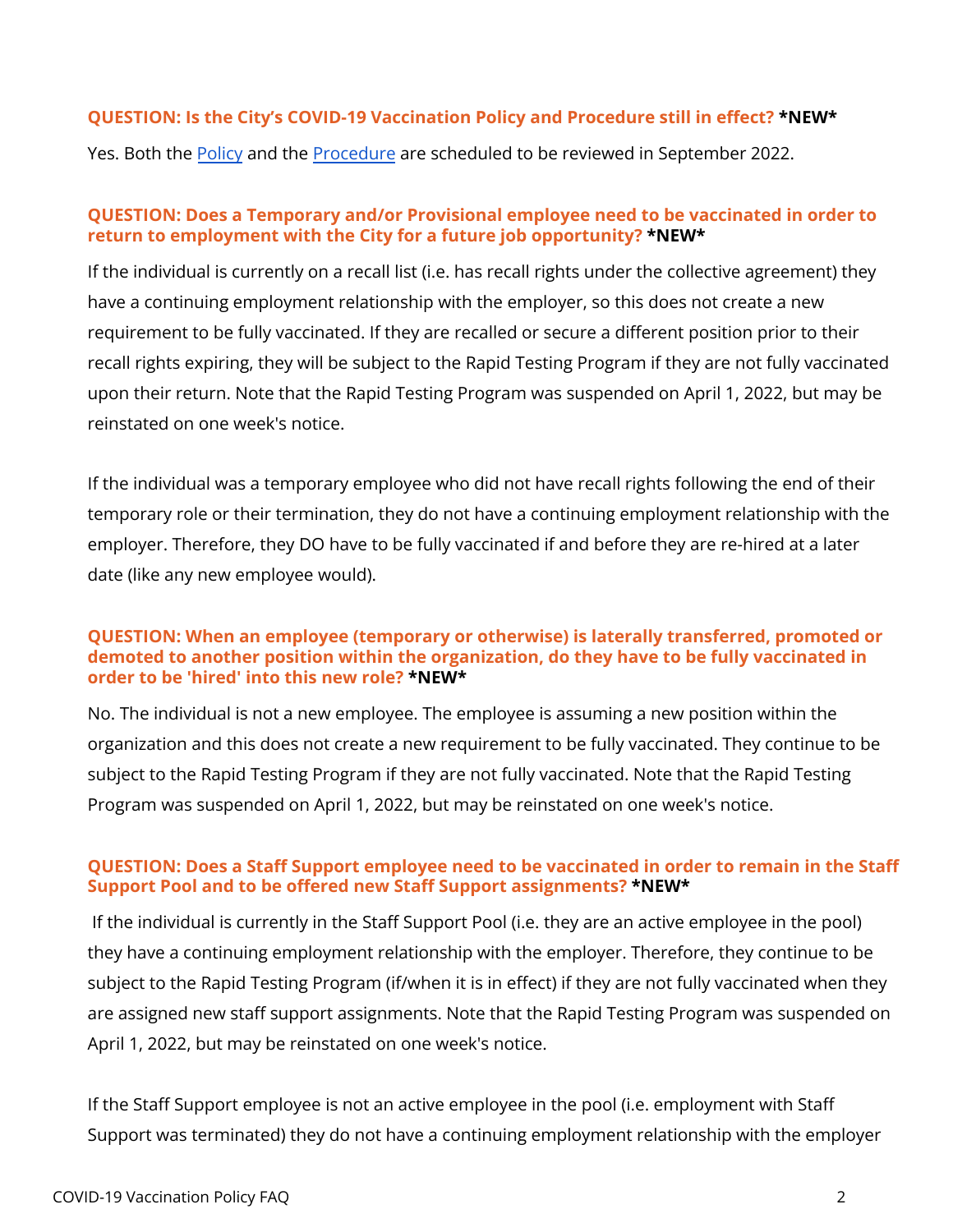and therefore, they DO have to be fully vaccinated if and before they are re-hired later (like any new employee would).

### **Are contractors required to follow this policy? \*UPDATED\***

The COVID-19 Vaccination Policy applies only to City of Edmonton employees and volunteers (as described above). The City has sent a notice to contractors it does business with to strongly encourage them to implement a vaccination policy for their employees. Many have already confirmed they have a policy in place. The City will not be requiring proof of vaccination from its contractors, suppliers or partners at this time, but we expect that all workers on our sites continue to adhere to all legislated public health restrictions including physical distancing, masking and not attending the worksite while experiencing symptoms of COVID-19.

## **Do employees on short term, long term or extended leaves (e.g. parental) leave need to comply with this policy? \*NEW\***

All employees regardless of leave status will be required to adhere to the COVID-19 Vaccination Policy and will be required to provide proof of being fully vaccinated prior to their start date of work returning from their leave. If the employee is not fully vaccinated as of the time their respective leave has expired, they will be required to participate in the City's rapid testing program at their own cost.

## **What does it mean to be fully vaccinated?**

An employee is fully vaccinated within the meaning of the Policy once they have received all required doses of a COVID-19 vaccine series and at least two (2) weeks have passed following receipt of the final dose.

### **Does the City have the authority to collect my personal information?**

All public bodies, including the City of Edmonton, can collect personal information where that information relates directly to and is necessary for an operating program or activity. The City has determined that it is necessary to require employees to be vaccinated in order to protect the workplace and mitigate the hazard of COVID-19. Once collected, the City has a statutory duty to protect the confidentiality of that information and to only use it as permitted by the *Freedom of Information and Protection of Privacy Act* (FOIP Act). We will fully comply with all of our obligations under the FOIP Act, and the information will be securely destroyed once it is no longer needed.

## **Do you have to comply with the** *Health Information Act* **when collecting this information?**

The City is not subject to the *Health Information Act* and will maintain this information in accordance with the FOIP Act. The personal information collected will be managed and protected in accordance with the FOIP Act. This information will only be used to the extent necessary for implementation of this Policy, health and safety protocols, and infection and prevention control measures in the workplace. Only those staff required to review this information for the purposes of determining policy compliance will see this information.

### **How long will this policy be in effect for?**

This policy is in effect as of September 20, 2021. It is scheduled for review in March 2022. It may be reviewed and revised sooner if circumstances warrant.

## I am vaccinated but I don't feel I should have to provide my immunization record. Do I have to **submit it?**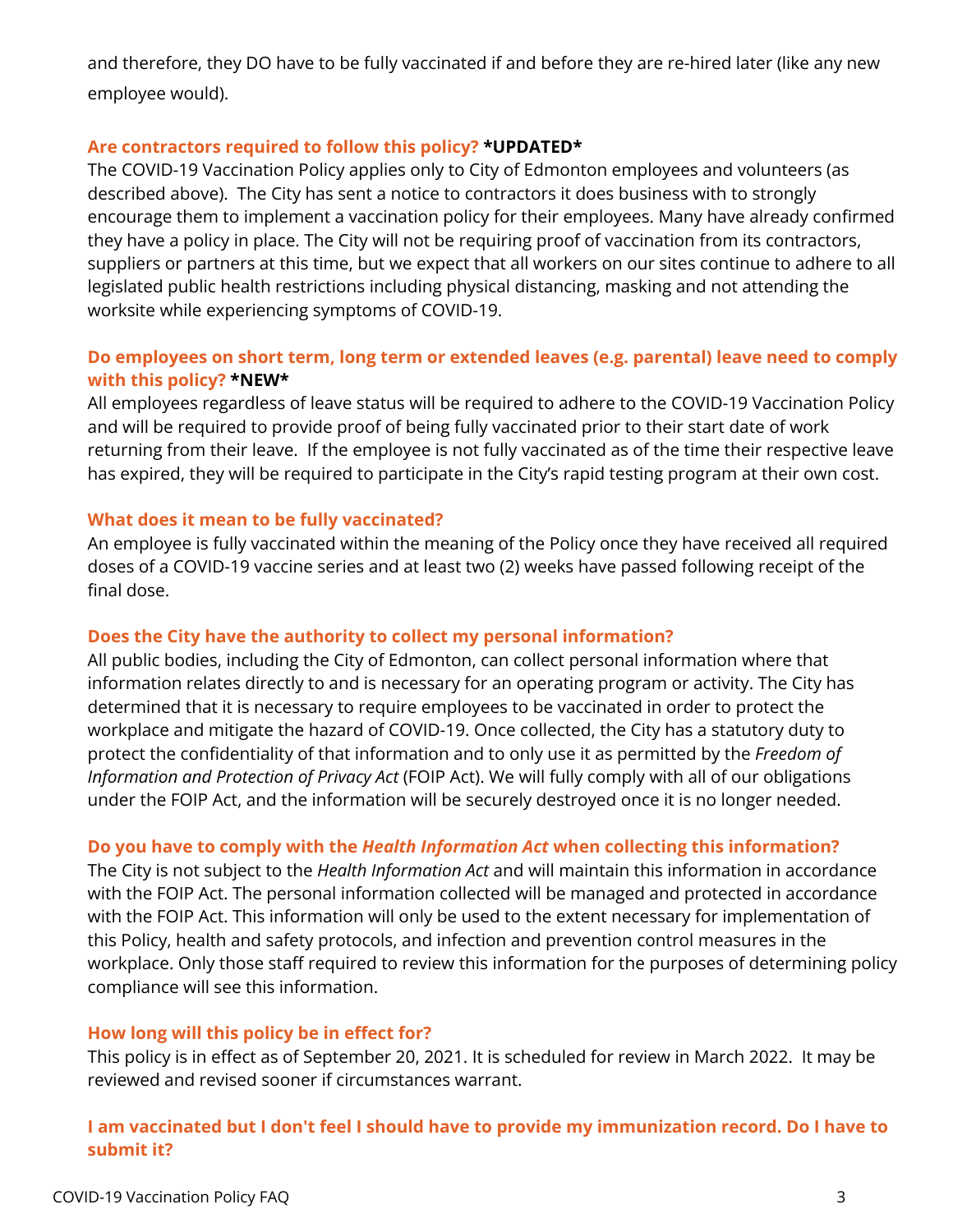This Policy requires all employees to provide proof of vaccination. The City requires this information in order to determine whether the Policy is being followed. If an employee does not submit proof of vaccination they will be required to comply with COVID-19 rapid antigen testing requirements at their own cost.

## **For unionized employees, did you engage with the unions when developing this policy?**

The City provided advance information to its unions about the Policy. If you have questions regarding your union's position on the Policy, please speak with your union representative.

### **What happens if I am not fully vaccinated by November 15?**

Employees who are not fully vaccinated by November 15, 2021 will need to comply with ongoing COVID-19 rapid antigen testing up to twice per week (frequency to be determined at the City's discretion) at the employee's own cost. The City is developing further information on the process for rapid testing and details will be provided before November.

#### **Will my health benefits cover personal expenses for COVID-19 rapid testing? \*NEW\***

No, the COVID-19 rapid testing under this Policy is not an eligible expense under the City's health benefits plans. Alberta Blue Cross only covers rapid testing under health care spending or wellness accounts when it is submitted with a physician's written order.

### **What happens if I am not vaccinated and do not attend for COVID-19 rapid antigen testing?**

Employees who are not fully vaccinated by November 15, 2021 and do not attend rapid antigen testing through the City's designated process will be placed on leave without pay. The placement of an employee on leave without pay in accordance with the Policy does not prevent the City from ending the employment relationship on a non-culpable or culpable basis where individual circumstances warrant.

### **Will I still receive health & welfare benefits if I am placed on a leave without pay? \*NEW\***

Should an employee be placed on a Leave Without Pay for a period of longer than 10 days, the employee will have the option to continue their benefit coverage at their own cost. This means that for a leave that will last longer than 10 days the employee would be responsible to pay both the employee and the employer portions of the premiums in order for benefit coverage to continue for the duration of the leave.

It is important that the employee contact Employee Benefits before the leave starts, to ensure they have communicated their choice to avoid unintentional discontinuation of their benefits coverage.

#### **What happens to my pension during a leave without pay? \*NEW\***

Employees who return to work will be able to purchase the leave of absence period upon their return. Payment of the employer share of the premiums is subject to Local Authorities Pension plan regulations.

### **QUESTIONS ABOUT THE PROCEDURE**

### **When do I have to be fully vaccinated?**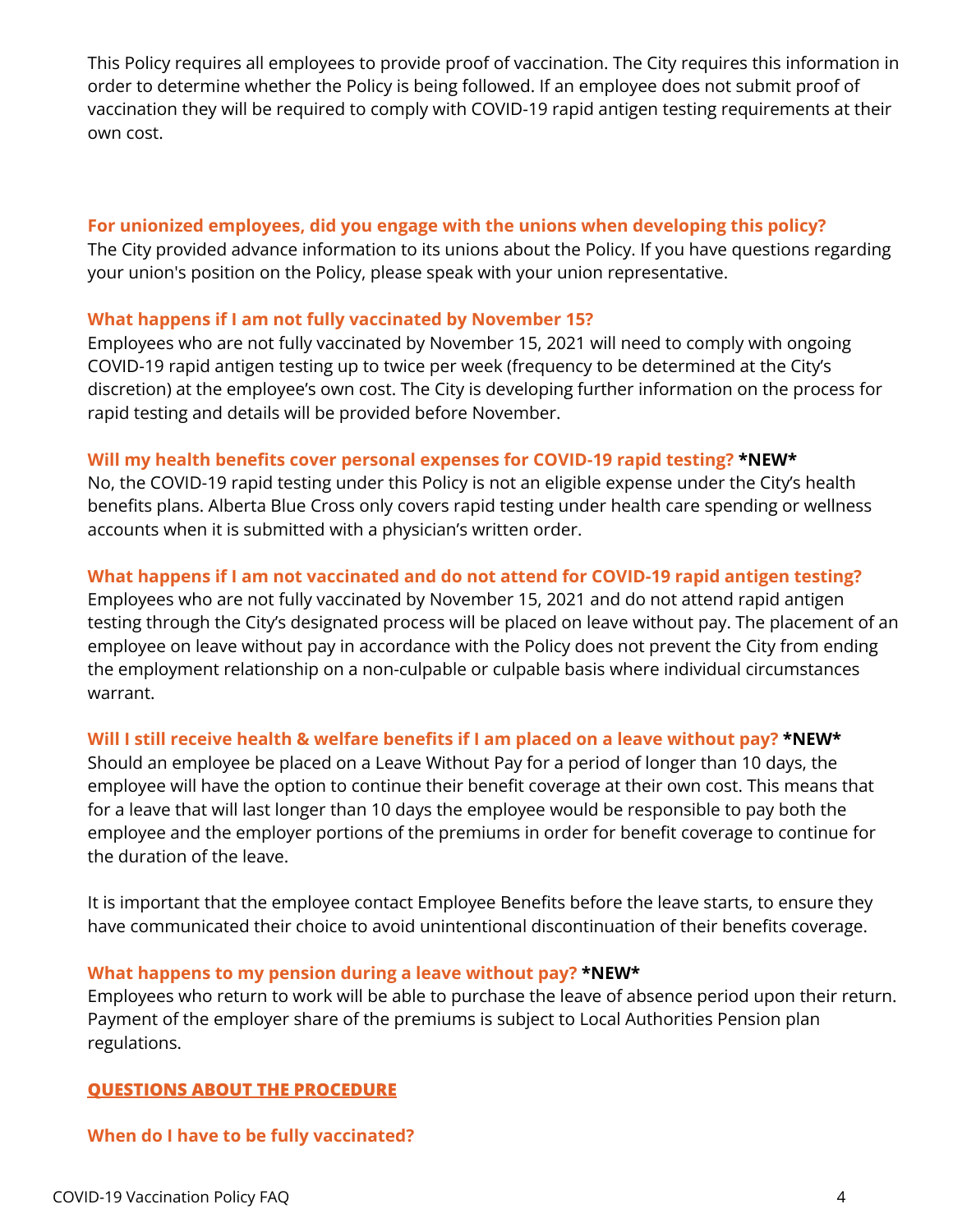All City of Edmonton employees are required to be fully vaccinated against COVID-19 by **November 15, 2021**. For a two-dose vaccine series, employees must receive one dose of COVID-19 vaccine by **September 30, 2021** and the second dose of COVID-19 vaccine by **October 31, 2021**. Employees hired after the implementation of this Policy will be required to be fully vaccinated or to have an approved exemption before beginning work with the City of Edmonton.

## **When do I have to provide proof of COVID-19 vaccination?**

By **October 8, 2021**, employees must provide proof of all COVID-19 vaccine doses received to date. Proof of two doses of the COVID-19 vaccine must be submitted **by October 31, 2021**.

# **What proof of vaccination do I have to provide?**

Employees must provide a copy of their COVID-19 immunization record (that shows their name) along with their employee ID number, electronically or by mail or facsimile. The date of vaccination, type and dose will be recorded and kept on file in accordance with retention and disposition schedules. The copy of the immunization record is transitory and will be destroyed within 30 days of review of the immunization record.

The following forms of COVID-19 immunization records will be accepted in either Google Doc, PDF, JPEG, fax, or paper format (including screenshots or photos of records) as long as it shows the employee's full name, type of vaccination, manufacturer, and date received:

- MyHealth Records COVID-19 Immunization record
- Copy of paper record received at time of COVID-19 immunization
- Email confirmation of COVID-19 immunization from your pharmacy

# **To submit your proof of vaccination electronically:**

Access the COVID-19 [Vaccination](https://docs.google.com/forms/d/e/1FAIpQLSdj5y5OzPKLDPac6ZC9unvwEY5dNwMb9kQsLrCJH6zyrDWfBQ/viewform) Intake Google form - you will need to sign in to a Google email (Gmail) account to fill out the form. If you have challenges signing in, please submit your proof of vaccination by fax or mail (instructions listed below). Proof of vaccination will NOT be accepted by email.

- Fill out the form with your full name and employee ID along with your COVID-19 vaccination status, type of vaccines received and the date of vaccination.
- Upload a copy of your proof of vaccination into the form and submit.
- You may request a receipt of your submission for your records.

# **To submit your proof of vaccination by fax or mail:**

- Fill out the COVID-19 [Vaccination](https://www.edmonton.ca/sites/default/files/public-files/assets/PDF/COVID-19_Vaccination_Intake_Form.pdf) Intake Printable form with your full name, employee ID, phone number and email address along with your COVID-19 vaccination status, type of vaccines received and the date of vaccination.
- Fax or mail your completed form along with copies of your proof of vaccination to:
	- Mail: Occupational Health Team, Workforce Safety & Employee Health 11th Floor Century Place, 9803 102A Avenue Edmonton, Alberta T5J 3A3

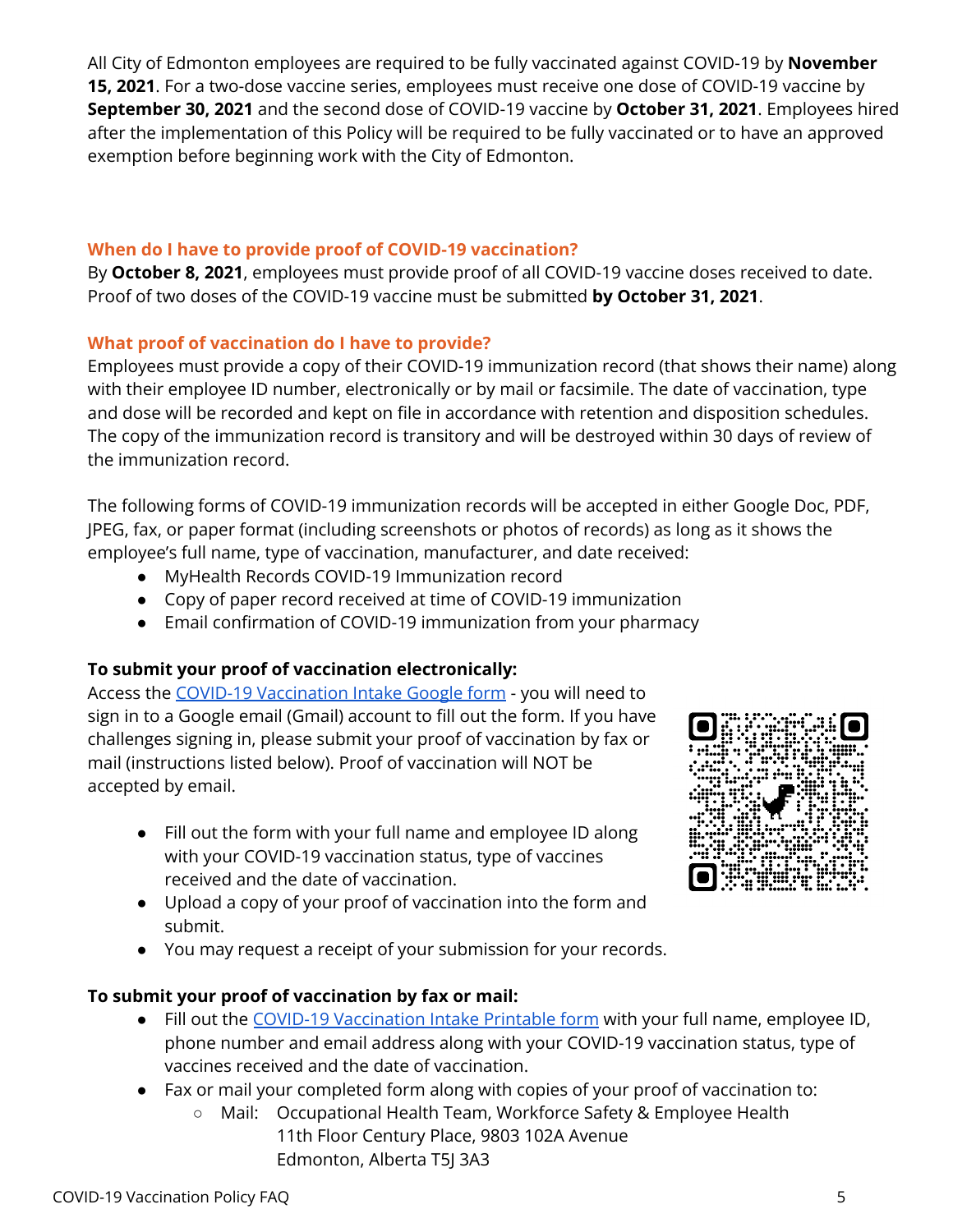- Fax: 780-498-7076
- Employees may use the City's inter-office mail to submit their proof of vaccination. Please mark the envelope confidential.

#### **Who is collecting and will have access to employee vaccination records? \*New\***

The Occupational Health team is collecting the vaccination records. Access to employee records is limited to those performing the verification of proof of vaccination and reporting functions. Employee records will be updated into the Cority database after the verification and reporting process is complete.

## **What if I am currently partially vaccinated? How do I update my submission to include my second dose?**

To update your employee vaccination record, please submit your second dose through the COVID-19 Vaccination Intake form process listed above.

## **How do I access my COVID-19 vaccination record?**

Access your record through the **Alberta [Vaccine](https://albertavaccinerecord.ca/#/) Record Service**. You will need to have your personal health care number, but do not need an account to access your record.

## I've lost the documentation for my first dose. What if I can only find proof of my second dose?

Please enter the information about your first dose on the form to the best of your knowledge and submit the proof of vaccination for your second dose. Submitting proof of your second dose will show that you are fully vaccinated. Please ensure the proof you submit indicates clearly that you have received your second dose.

### **Can I show my supervisor my vaccination record instead of submitting the form?**

No, all proof of vaccination records must be submitted by form and verified. The vaccination information will be retained on your file and the proof of vaccination is required to verify that information.

### **If I am unvaccinated, do I fill out the form?**

No. The purpose of the form is to confirm the details of COVID-19 vaccinations received to date. If you have not been vaccinated, you do not complete this form until you have received a COVID-19 vaccination.

### **How can I get vaccinated?**

Visit the Government of Alberta's [COVID-19](https://www.alberta.ca/covid19-vaccine.aspx#book) vaccines and records page where you can find information on booking an appointment with Alberta Health Services or a pharmacy, find a walk-in clinic, or find a doctor's office.

### **Am I able to take time off work to be vaccinated?**

Employees can take up to three hours off as paid time during the work day to get a COVID-19 vaccine dose. Employees must provide advance notice to their supervisor. In Peoplesoft, use MDL code (for permanent employees) or LWP (for non-permanent employees) to enter up to 3 hours of time off.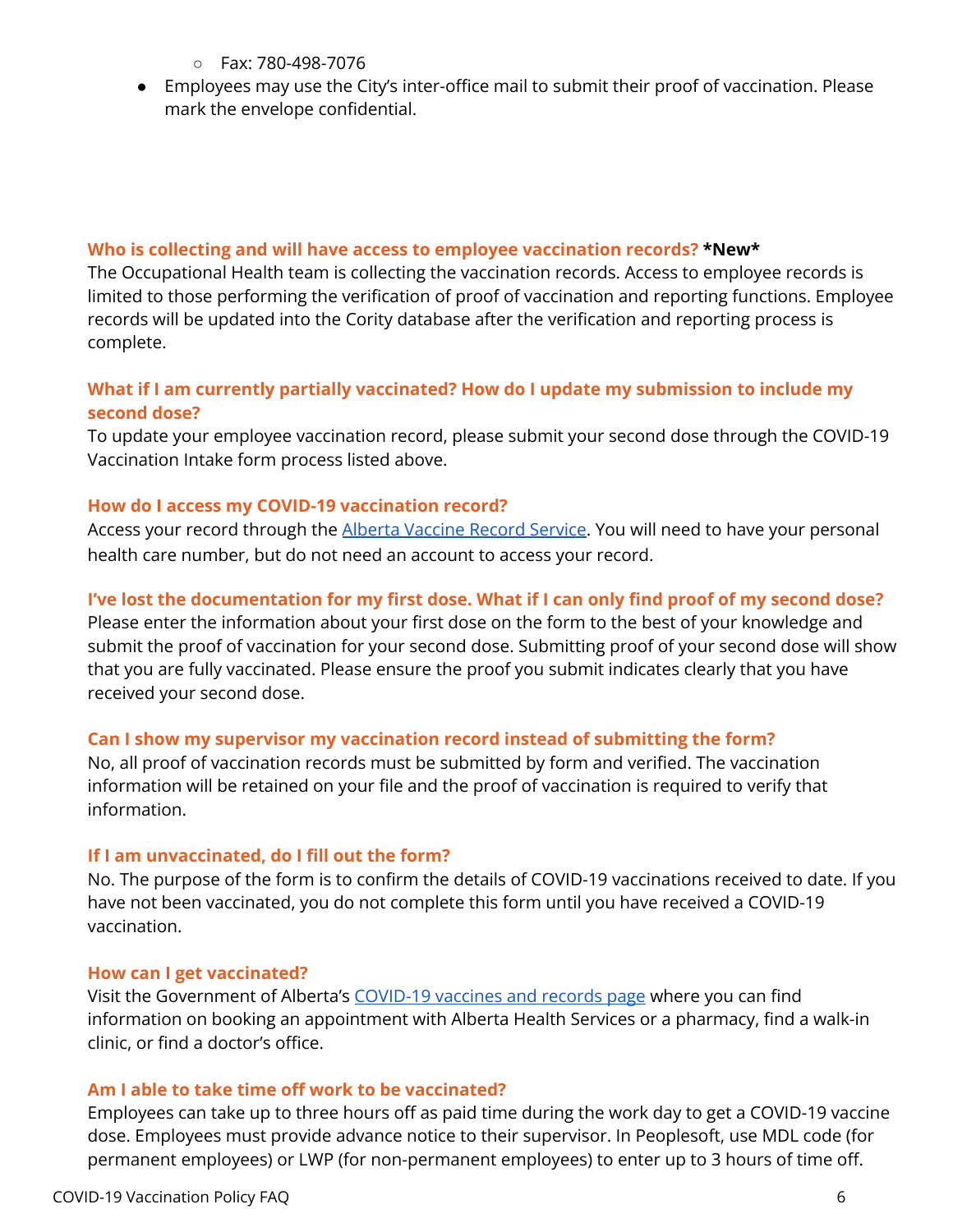### **Where can I find more information on vaccinations?**

For those employees that are not vaccinated to date, we are strongly encouraging them to follow Alberta Health Services' recommendations for people who may have hesitations in receiving a COVID-19 vaccine to visit their family physician or call 811 to learn further about the COVID-19 vaccines from the appropriate experts in this regard. You can take this [letter](https://www.edmonton.ca/sites/default/files/public-files/assets/PDF/Vaccination_Discussion_with_Physician.pdf) to help guide the conversation with your physician. Employees may also learn more about vaccine safety and effectiveness at this Alberta Health [Vaccine](https://www.alberta.ca/covid19-vaccine-myths-and-facts.aspx) myths and facts site.

**What if I have tested positive for COVID-19 in the past? Is this the same as being vaccinated?** Employees are required to be vaccinated under this Policy regardless of a past positive COVID-19 test. Advice from public health agencies is that eligible individuals who have had the virus should get immunized to provide the best possible protection.

#### **Do I stop coming to work if I am not vaccinated?**

No. Employees continue to attend work in advance of **November 15, 2021**. For those who are not vaccinated, they are given the time to gather the information they may need to get vaccinated and understand how it will help protect themselves and others in the workplace.

#### **Can I continue to work from home so I do not have to be vaccinated?**

The majority of the City's workforce is unable to work remotely due to the nature of their occupation. Employees in the temporary work from home arrangement or hybrid work arrangements are still expected to attend the workplace and they are required to be fully vaccinated. All employees, therefore, are required to comply with this policy.

#### **What if there is a reason I am not able to be vaccinated? \*Updated\***

An employee may request an exemption from the requirement to be fully vaccinated by submitting a request for [exemption](https://www.edmonton.ca/sites/default/files/public-files/assets/PDF/Request_for_Vaccination_Exemption_Application.pdf?cb=1632153166) on the basis of a protected legal ground, which may include:

- a sincerely held religious belief which prohibits the employee from receiving a COVID-19 vaccine (accompanied by a sworn or affirmed declaration of that belief); or
- a medical condition which prevents the employee from safely receiving a COVID-19 Vaccine (accompanied by medical documentation from a physician licensed to practice in Alberta confirming that the employee cannot safely receive a COVID-19 vaccine and the anticipated duration of the required exemption).

Request for exemption forms must be submitted by **October 8, 2021.** Employees with an approved exemption will be accommodated as per the City's accommodation policies, procedure and framework.

### **Does being vaccinated exempt me from pre-shift screening, wearing a mask and/or physical distancing while in my workplace?**

No. Employees who are fully vaccinated or who have an approved exemption are still required to adhere to all other City of Edmonton workplace COVID-19 hazard controls.

#### **I am feeling stressed. What supports are available to help me? \*Updated\***

The COVID-19 pandemic is an unprecedented challenge that we are all facing together. There have been many changes in both our personal and work lives that have been stressful and required us to adapt and manage as best we can. It has been far from easy.